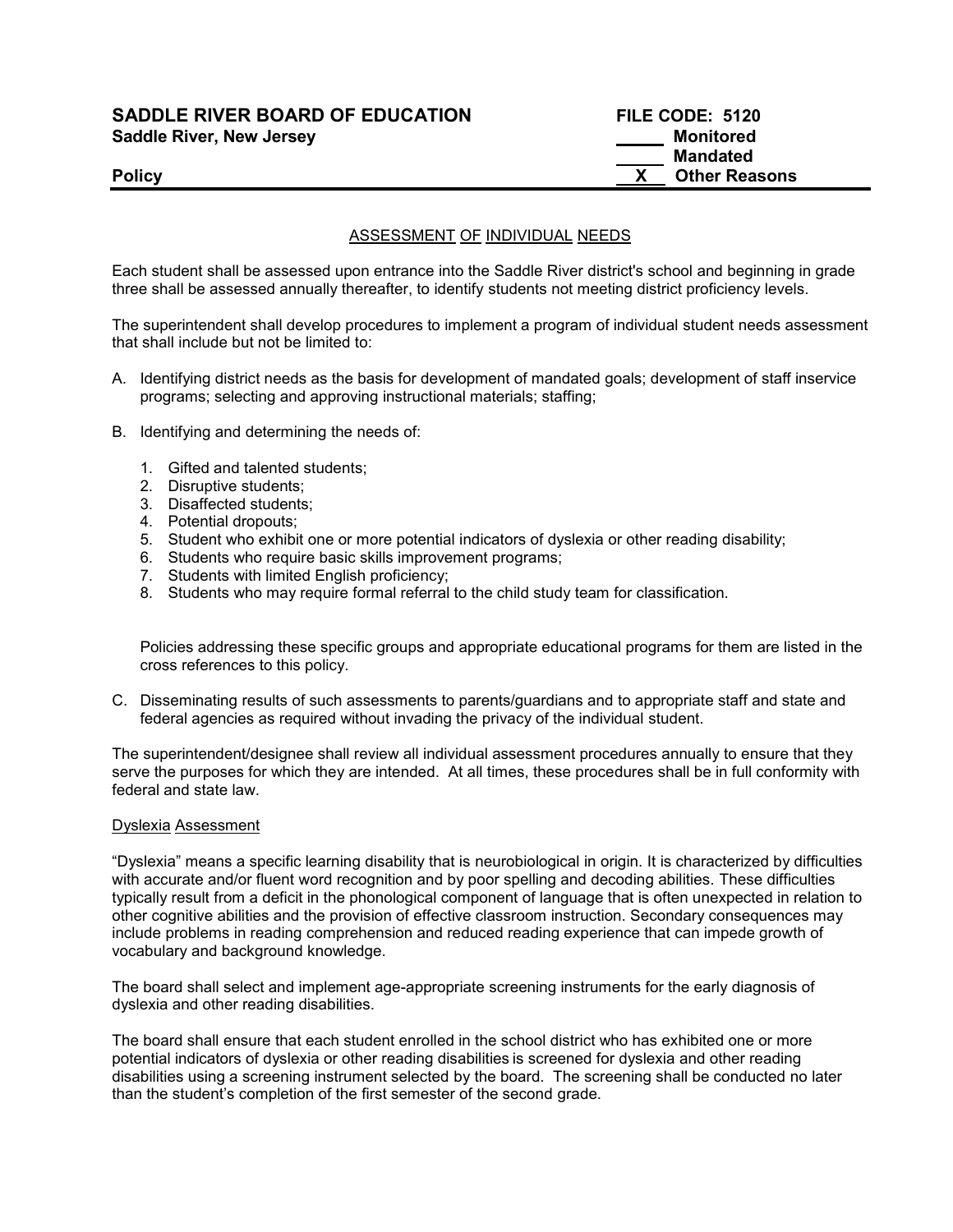### ASSESSMENT OF INDIVIDUAL NEEDS (continued)

Students newly enrolling in the district or transferring into the district in kindergarten or grades one through six who exhibit potential indicators of dyslexia or other reading disabilities and who have not been previously assessed, shall be assessed using the board selected age-appropriate screening instruments. Students shall be assessed at the same time as other students enrolled in the student's grade if feasible. If other students enrolled in the student's grade have previously been screened, the assessment shall be conducted within 90 calendar days of the date the student is enrolled in the district.

Potential indicators of dyslexia or other reading disabilities include, but are not be limited to:

- A. Difficulty in acquiring language skills;
- B. Inability to comprehend oral or written language;
- C. Difficulty in rhyming words;
- D. Difficulty in naming letters, recognizing letters, matching letters to sounds, and blending sounds when speaking and reading words;
- E. Difficulty recognizing and remembering sight words; consistent transposition of number sequences, letter reversals, inversions, and substitutions; and
- F. Trouble in replication of content.

The screening shall be administered by a teacher or other teaching staff member properly trained in the screening process for dyslexia and other reading disabilities. If the results of the assessment substantiate that the student possesses one or more potential indicators of dyslexia or other reading disabilities, the student shall receive a comprehensive assessment for the learning disorder. If the diagnosis of dyslexia or other reading disability is confirmed by the comprehensive assessment, appropriate evidence-based intervention strategies shall be provided to the student, including intense instruction on phonemic awareness, phonics and fluency, vocabulary, and reading comprehension.

| Adopted:             | December 2014 |
|----------------------|---------------|
| NJSBA Review/Update: | June 2014     |
| Readopted:           | December 2014 |
| Revised/Readopted:   | November 2016 |

#### Key Words

Student Assessment; Assessment of Individual Needs

| Legal References: N.J.S.A. 18A:7A-10 | Evaluation of performance of each school             |
|--------------------------------------|------------------------------------------------------|
| N.J.S.A. 18A:40-5.1                  | Definitions relative to reading disabilities         |
| N.J.S.A. 18A:40-5.2                  | Distribution of information on screening instruments |
| N.J.S.A. 18A:40-5.3                  | Screening for dyslexia, other reading disabilities   |
| N.J.S.A. 18A:40-5.4                  | Comprehensive assessment for learning disorder       |
| N.J.A.C. 6A:8-3.1 et seq.            | Implementation of the Core Curriculum Content        |
|                                      | Standard                                             |
| N.J.A.C. 6A:8-4.1 et seq.            | Implementation of the Statewide Assessment System    |
| See particularly:                    |                                                      |
| $N.J.A.C. 6A:8-4.1(d),$              |                                                      |
| $-4.3(c)(d)$ , $-4.4$                |                                                      |
| N.J.A.C. 6A:8-5.1                    | Graduation requirements                              |
| N.J.A.C. 6A:10-1.1 et seq.           | <b>Educator effectiveness</b>                        |
| See particularly:                    |                                                      |
|                                      |                                                      |